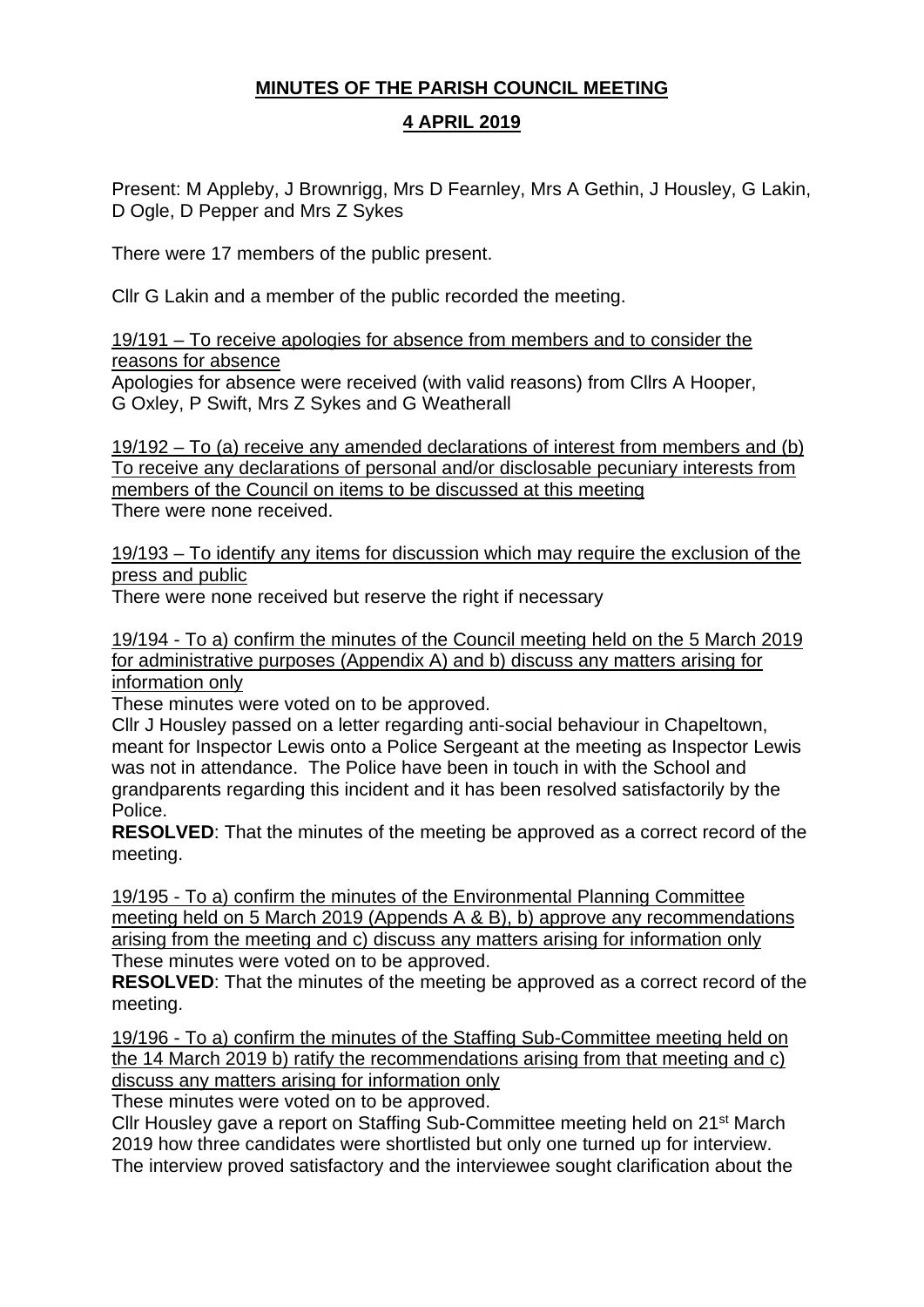salary which wasn't available immediately. The information was to them by email but in the mean time they had another job offer which they had accepted. We still have no Financial officer no Clerk either. Cllr Gethin raised concerns about the way she had been arbitrarily removed from the Staffing Sub-Committee even after asking to remain on it. Cllr Appleby explained that he'd only passed on her message to Cllr Weatherall. Cllr Gethin quoted the NALC model Standing Orders under 10 re motions that do not require written notice ix to appoint a Committee or Sub-Committee and their Members. Also under 4a Committees and Sub-Committee. Cllr Gethin therefore handed round copies of a resolution for Standing Orders proposed by Cllr Gethin, seconded by Cllr Pepper which after an amendment was agreed and reads as follows:-

"The Staffing Sub-Committee should be a Sub-Committee of the full Council that meets as and when needed. It should reflect the full balance of the Council and should also try for a gender balance." After a short debate this was voted on and accepted unanimously. There followed a list of possible recommendations proposed by Cllr Pepper and seconded by Cllr Gethin.

Each was read out and voted on and all were accepted unanimously.

### 1) **Election & Deselection of Chair of Council.**

Chair of Council should be elected at the AGM, unless for legitimate or legal reasons the position becomes vacant during the standard term of office. The Chair of Council is not allowed to Chair any committees or Sub Committees

The Chair of Council can only be deselected in line with the Local Governments Act 1972

### 2) **Election & Deselection of Committee Chairs**

The Committee Chairs are normally elected at their first Committee meeting after the AGM, unless for legitimate or legal reasons the position becomes vacant during the standard term of office. One Councillor (not the Chair of Council, as that person shall only chair the Council) can't become Chair of more than one Committee (this does not include Sub Committees).

A Committee Chair can be deselected by removing the named Councillor from the Committee by a majority vote of that Committee. This then needs to be ratified by full Council. In line with advice from YLCA Feb 2019.

### 3) **One Councillor**

A Councillor can only be elected or co-opted to one Committee.

### 4) **Cancellation of meetings**

a) Meetings can be cancelled or dates and times changed by a majority vote of the Council at a full Council meeting. Once a legal summons has been issued, the law assumes that the meeting will go ahead. Extenuating circumstances may cause a meeting to be cancelled in advance, but these would have to be serious and justifiable. In such a circumstance, there is no provision in law as to a timescale in which the cancellation must take place (again because the cancellation of meetings is not provided for in legislation).

b) Bearing in mind that a legal summons has been issued for a meeting. The proper way to cancel a meeting is for it to be formally opened by the chairman and if necessary, the Councillors present will resolve that the meeting cannot go ahead for whatever reason. If, for example, a meeting is not quorate, the Chairman will open it and immediately adjourn it. The meeting will then be adjourned and re-convened at a later date. YLCA appreciates that is probably not a common sense approach but it is the lawful way as a legal summons has already been madec) A meeting is lawful even if the Clerk is not present, but sometimes this has to happen, in urgent circumstances. The meeting minutes should be taken by a Councillor present at the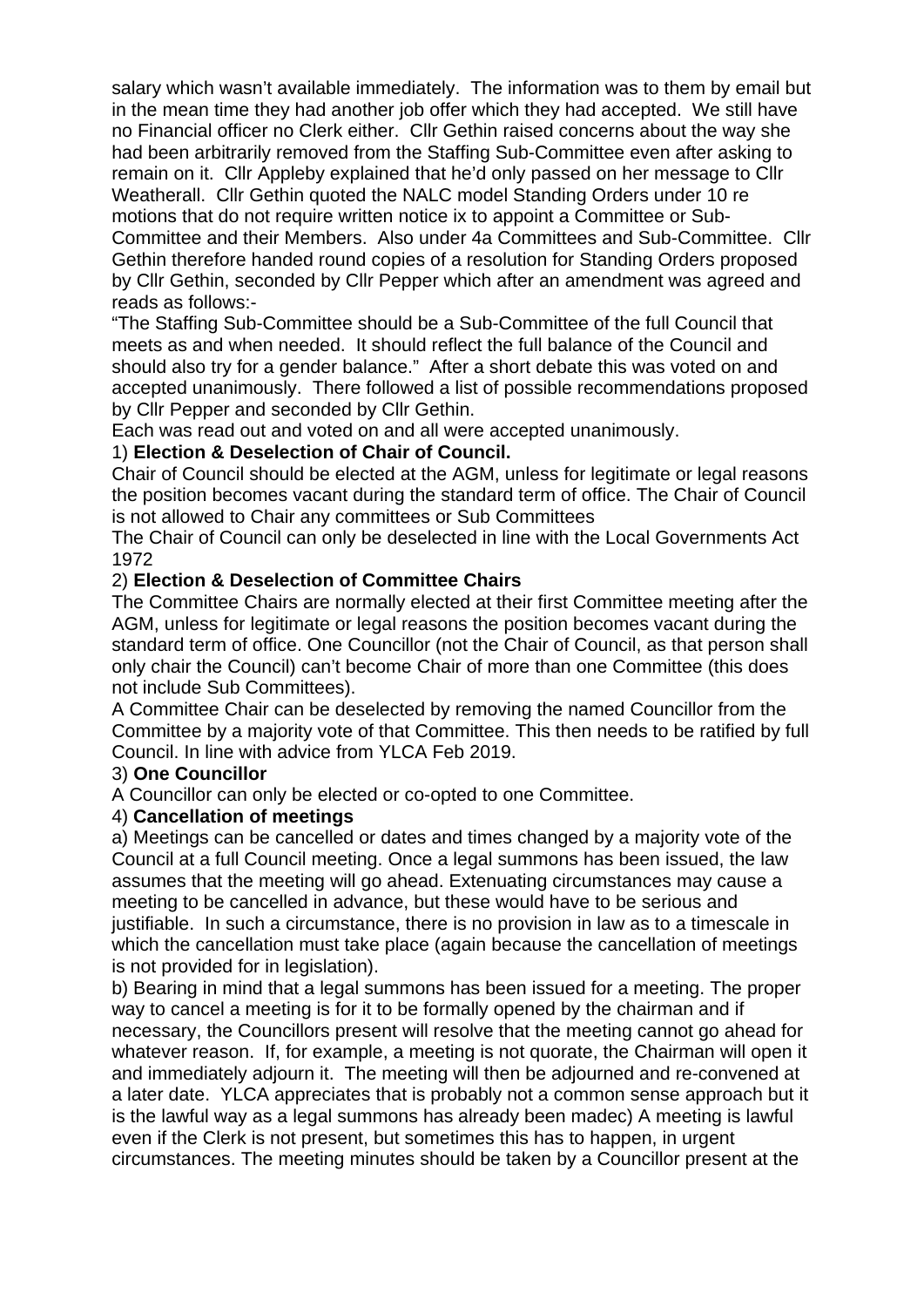meeting. The minutes would then need to be ratified by the full Council in the normal way.

# d) **Soliciting or canvasing**

No Councillor should solicit or canvas (solicit or canvas, is the act of a Councillor personally requesting or urging another councillor to vote for them on a particular matter) for votes to any position or for any particular issue, agenda item, motion or proposal, on the Council

### e) **Office Keys**

- The newly elected Chair of Council & Chairs of Committee should be presented with office keys at the AGM.
- The office keys should be signed as returned by retiring chairs and signed as accepted by the newly elected chairs.
- If due to unforeseen circumstances a Chair has to retire mid-term then keys should be exchanged/handed back to the Clerk/office as soon as it is practical.

19/197 - To a) confirm the minutes of the Environmental Planning Committee meeting held on 21 March 2019 (Appends A & B), b) ratify the recommendations arising from that meeting and c) discuss any matters arising for information only These minutes were voted on to be approved.

19/106 item 1 re car park item to be removed full Council decided to add to agenda Item 2 Cllr D Ogle reported he heard no response but noted that the chain around the gate had been cut off.

**RESOLVED**: That the minutes of the meeting be approved as a correct record of the meeting with the amendment.

19/198 – To a) confirm the minutes of the Finance & Premises Committee meeting held on 21 March 2019 (Appendix A), b) ratify the recommendations arising from that meeting and c) discuss any matters arising for information only

These minutes were voted on to be approved.

**RESOLVED**: That the minutes of the meeting be approved as a correct record of the meeting.

19/199 - Matters brought to the attention from the Environmental Planning Committee held on 5 March 2019 prior to the Council

Chair of the Planning Committee Cllr Gethin reported on three plans there were no objections but one on Wheel Lane had neighbours' objections which are a civil matter. No Licence applications had been received in.

**RESOLVED:** This was agreed and accepted unanimously.

19/200 - Financial matters:

11.1 To approve the accounts presented for payment

| <b>PAYMENTS PRESENTED TO COUNCIL 4 APRIL 2019</b> |               |                                      |                    |  |
|---------------------------------------------------|---------------|--------------------------------------|--------------------|--|
| Payable to                                        | <b>Amount</b> | <b>Payment details</b>               | Payment made under |  |
| Staff                                             | £4,142.13     | Net salaries March 2019              | L.G. Act 1972 s111 |  |
| <b>HMRC</b>                                       | £863.87       | Tax and NI Payments March 2019       | L.G. Act 1972 s111 |  |
| <b>SYPA</b>                                       | £1,052.98     | Pension Contributions March 2019     | L.G. Act 1972 s111 |  |
|                                                   |               | Annual costs for the Archive website |                    |  |
| <b>Townsweb Archiving</b>                         | £2,385.96     | and licences and hosting fees        | L.G. Act 1972 s111 |  |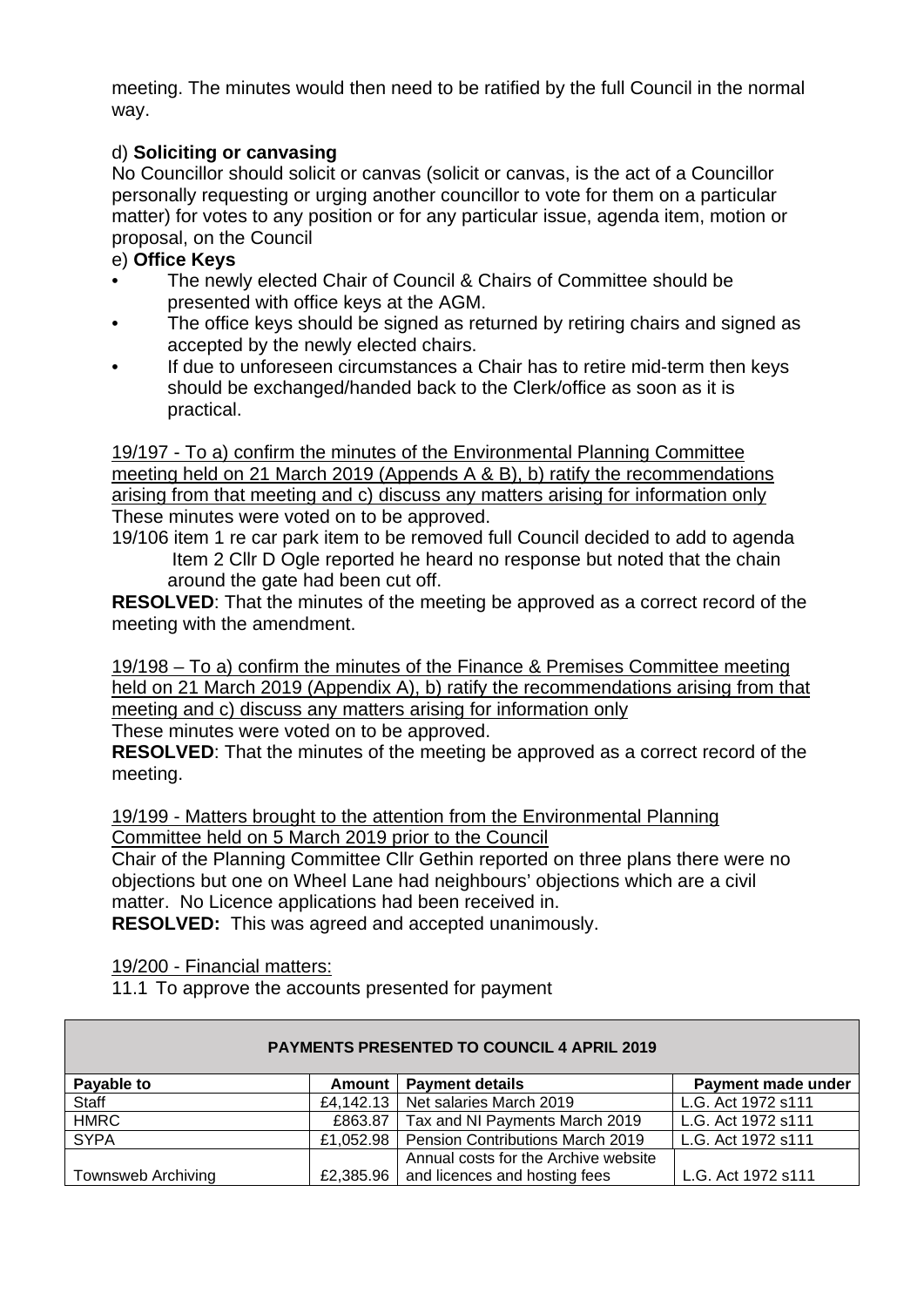|                               |           | Supply and fit new Trimec electric           |                        |
|-------------------------------|-----------|----------------------------------------------|------------------------|
| <b>Facility Maintenance</b>   | £265.00   | strike at Chapeltown toilets                 | L.G. Act 1972 s111     |
|                               |           | Annual fee for service plan for six          |                        |
| Supake Ltd                    | £624.00   | pc's and laptops                             | L.G. Act 1972 s111     |
|                               |           | Disconnection and removal of old             |                        |
|                               |           | boiler and installation of new boiler        |                        |
| <b>Redwood Heating</b>        | £2,100.00 | for Community room                           | L.G. Act 1972 s111     |
|                               |           | Installation of emergency bulkhead           |                        |
| <b>Firecrest UK</b>           | £267.96   | and battery packs                            | L.G. Act 1972 s111     |
| 02                            | £26.83    | Mobile phone bill for Clerk                  | L.G. Act 1972 s111     |
| Sage (UK) Ltd                 | £234.00   | Sage instant payroll subscription            | L.G. Act 1972 s111     |
| <b>Sheffield City Council</b> | £65.85    | NNDR payment Community room                  | L.G. Act 1972 s111     |
| <b>Sheffield City Council</b> | £360.00   | Legal support                                | L.G. Act 1972 s111     |
|                               |           |                                              | Public Health Act 1936 |
| Npower                        | ££58.53   | Electricity supply Chapeltown toilets        | s87                    |
| Npower                        | £137.59   | Electricity supply Community room            | L.G. Act 1972 s111     |
| Yorkshire purchasing          |           |                                              |                        |
| organisation                  | £58.13    | Stationery items                             | L.G. Act 1972 s111     |
|                               |           | <b>Electricity supply Ecclesfield Parish</b> |                        |
| Npower                        | £59.27    | Council                                      | L.G. Act 1972 s111     |
|                               |           | Maintenance contract renewal -               |                        |
| <b>Ashton Alarms</b>          | £195.00   | Council offices and Community room           | L.G. Act 1972 s111     |
| <b>Christine Handley</b>      | £18.70    | Staff expenses                               | L.G. Act 1972 s111     |

11.1 These accounts were presented for payment.

Cllr Appleby thanked everyone for the grant towards the new computers at Chapelgreen Advice Centre. They were now up and running and he'd handed in copies of invoices and other documents to proves this. Cllr Brownrigg asked about the payment for the public toilets and Cllr Pepper said it was for repairs. Cllr Gethin explained that for over a week one of the toilet locks had been faulty and had to be replaced.

**RESOLVED**:These payments were approved unanimously

11.2 An extra item was raised from 21<sup>st</sup> March meeting 19/106 re EPC car park A suggestion was made for a second disabled space. Cllr Gethin also suggested taking some of the grassed area to allow wider car parking spaces. Cllr Ogle suggested installing special barriers to stop unauthorised parking, because of the expense it was agreed that this was a matter to be considered and decided by the new council after the May elections.

19/201 - Correspondence – Items requiring a decision or response The Chair had to read from file as not available on lap top.

A member of the public asked to speak querying why her email had not been included in the correspondence. Cllr Gethin said that all Councillors had been emailed a copy and as far as she knew it had not been raised by anyone in a meeting. Cllr Pepper said he often sent requests for business which never received a reply. It just normal business practice.

Cllr Ogle queried the existence of a letter received and kept locked in the office. He would like to read it. After a lively debate It was agreed that after the finance meeting on the18th April it could be viewed privately in a closed session.

#### 19/202 - Local Events – Chair to report

No local events to report on as the Chair had sent in his apologies.